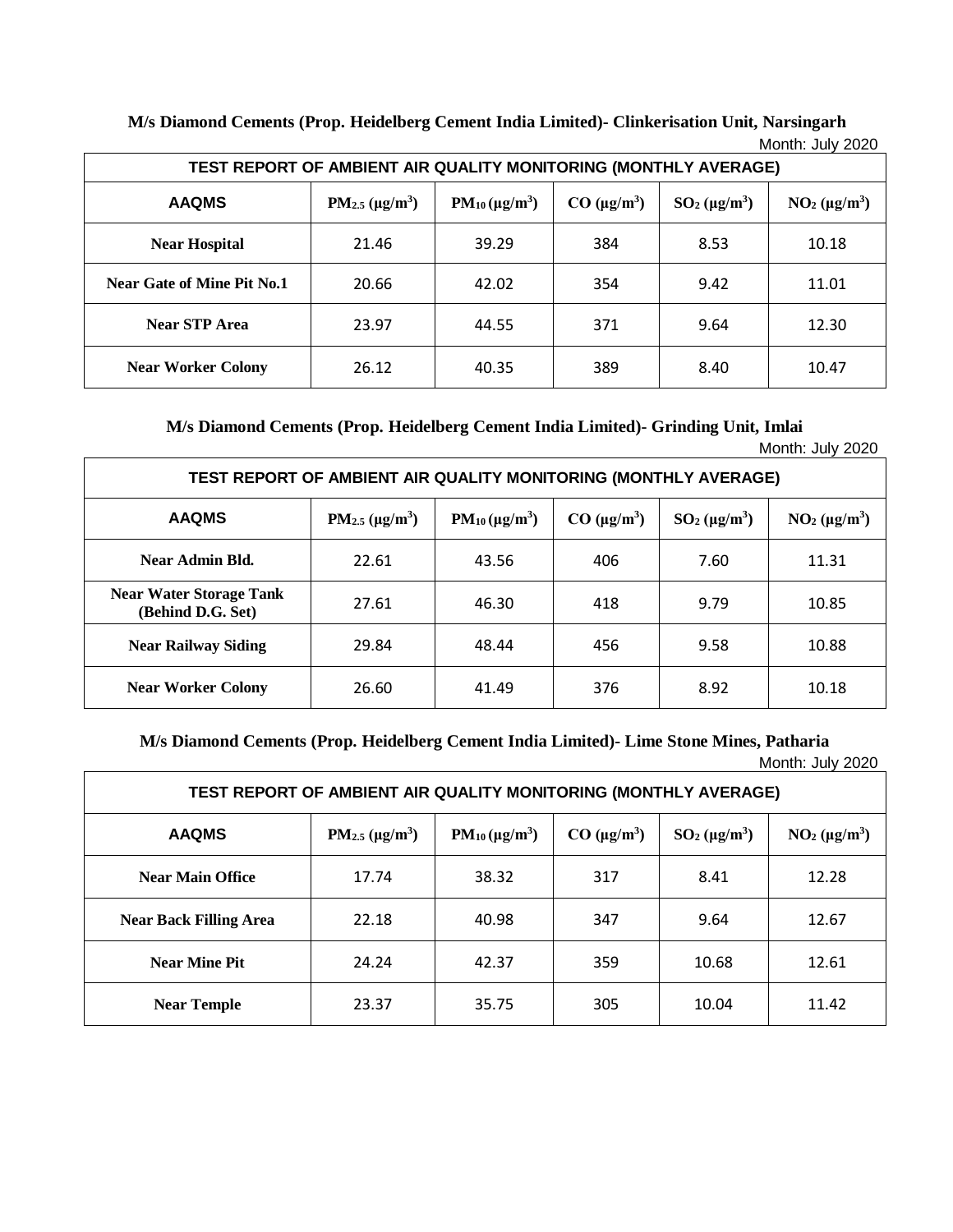### **M/s Diamond Cements (Prop. HeidelbergCement India Limited)**

### **Clinkerisation Unit, Narsingarh**

### Month: July 2020

# **TEST REPORT OF STACK MONITORING**

| <b>Location</b>                                                      | S-1                             | $S-2$                           | $S-3$                             |
|----------------------------------------------------------------------|---------------------------------|---------------------------------|-----------------------------------|
| Date of Monitoring                                                   | 03.07.2020                      | 03.07.2020                      | 01.07.2020                        |
| <b>Stack Attached to</b>                                             | Bag House of Coal<br>Mill No.-1 | Bag House of Coal<br>Mill No.-2 | Bag House of Coal Mill<br>$No.-3$ |
| <b>Particulate Matter</b><br>$(mg/Nm3)$ Isokinetic<br><b>Samples</b> | 10.2                            | 19.4                            | 17.5                              |

| <b>Location</b>                                                      | $S-4$                                    | $S-5$                                    | $S-6$                                                        |
|----------------------------------------------------------------------|------------------------------------------|------------------------------------------|--------------------------------------------------------------|
| Date of Monitoring                                                   | 22.07.2020                               | 23.07.2020                               | 22.07.2020                                                   |
| <b>Stack Attached to</b>                                             | Hybrid Filter of Kiln/Raw<br>Mill No. -1 | Hybrid Filter of Kiln/Raw<br>Mill No. -2 | Reverse Air Bag House<br>(RABH) of Kiln/Raw Mill<br>$No. -3$ |
| <b>Particulate Matter</b><br>$(mg/Nm3)$ Isokinetic<br><b>Samples</b> | 18.4                                     | 20.3                                     | 16.3                                                         |

| <b>Location</b>                                                      | $S-7$                          | $S-8$                          | $S-9$                          | $S-10$                  |
|----------------------------------------------------------------------|--------------------------------|--------------------------------|--------------------------------|-------------------------|
| <b>Date of Monitoring</b>                                            | 07.07.2020                     | 08.07.2020                     | 23.07.2020                     | 17.07.2020              |
| <b>Stack Attached to</b>                                             | ESP of Clinker<br>Cooler No.-1 | ESP of Clinker<br>Cooler No.-2 | ESP of Clinker<br>Cooler No.-3 | Bag House of<br>Crusher |
| <b>Particulate Matter</b><br>$(mg/Nm3)$ Isokinetic<br><b>Samples</b> | 13.8                           | 14.4                           | 12.0                           | 22.0                    |

\*\* Plant was under planned shutdown, Hence Stack Monitoring could not be conducted.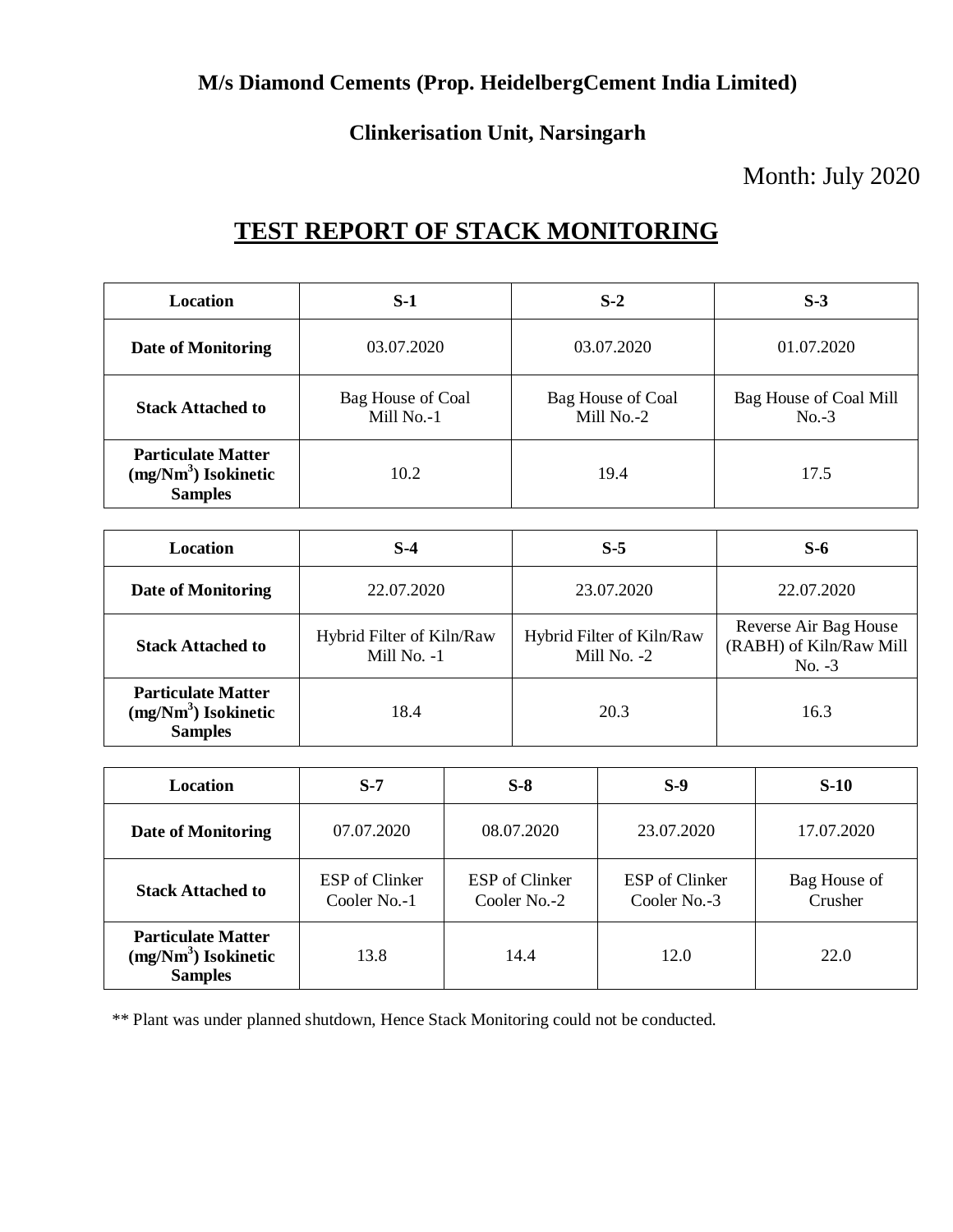#### **M/s Diamond Cements (Prop. HeidelbergCement India Limited)**

#### **Grinding Unit, Imlai**

Month: July 2020

## **TEST REPORT OF STACK MONITORING**

| <b>Location</b>                                                      | $S-1$                             | $S-2$                                    | $S-3$                                    |
|----------------------------------------------------------------------|-----------------------------------|------------------------------------------|------------------------------------------|
| <b>Date of Monitoring</b>                                            | 04.07.2020                        | 04.07.2020                               | 19.07.2020                               |
| <b>Stack Attached to</b>                                             | Bag House of Cement<br>Mill No.-1 | <b>Bag House of Cement</b><br>Mill No.-2 | <b>Bag House of Cement</b><br>Mill No.-3 |
| <b>Particulate Matter</b><br>$(mg/Nm3)$ Isokinetic<br><b>Samples</b> | 12.7                              | 8.4                                      | 11.2                                     |

| Location                                                              | $S-4$                            |
|-----------------------------------------------------------------------|----------------------------------|
| Date of Monitoring                                                    | 25.07.2020                       |
| <b>Stack Attached to</b>                                              | Bag House of Packing Plant No.-3 |
| Particulate Matter (mg/Nm <sup>3</sup> )<br><b>Isokinetic Samples</b> | 19.3                             |